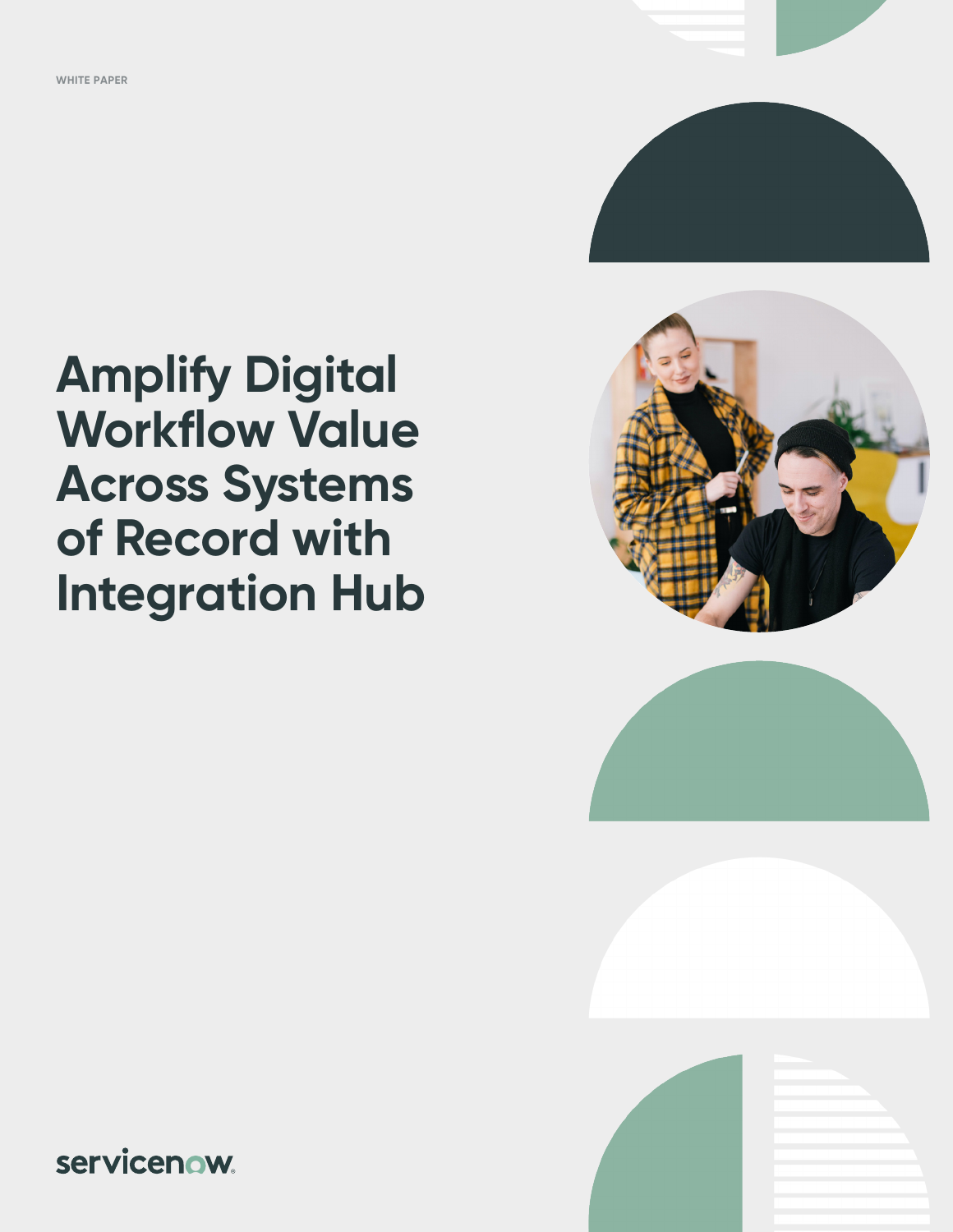The digital transformation initiatives taking place at many organizations cut across business units and systems. It's not uncommon for business and IT leaders to have different priorities related to replacing or reutilizing these systems. However, transformation plans often share a common goal: speed.

Markets and customers are in a constant state of flux. Responding to these shifts in a timely manner is critical to success. This is why digital transformation rarely consists of large-scale, rip-and-replace projects that tear out enterprise systems of record.

Instead of ripping and replacing, digital transformation often aims to make better use of what businesses have in place. And in some cases, what they have in place is a lot. In addition to applications that reach across functions, like ERP, there are departmental and functional systems of record used by various lines of business. Different teams might have different applications where they collaborate.

The inevitable result of these various applications is data silos that prevent, for example, a workflow that requires the marketing team's Adobe platform to sync information with the finance team's SAP instance, or an event in the CRM triggering a Slack message.

When your goal is to quickly respond to the needs of customers and employees, these silos become obstacles. Relatively simple tasks like ordering a new laptop, tracking an order status, or approving an application for credit — the types of actions customers and employees try to complete every day — become projects unto themselves. More complex processes — like cross-departmental contract administration or budgeting — become unwieldy, too slow, and frustrate stakeholders with error-prone, repetitive manual work.

These obstacles are more than inconveniences that hamper productivity and degrade the customer and employee experience. They also decrease the value of your systems of record. After all, data and actions locked within an application and unavailable to other apps and users is not as valuable as data and actions that are easily shared and consumed in a broader workflow.



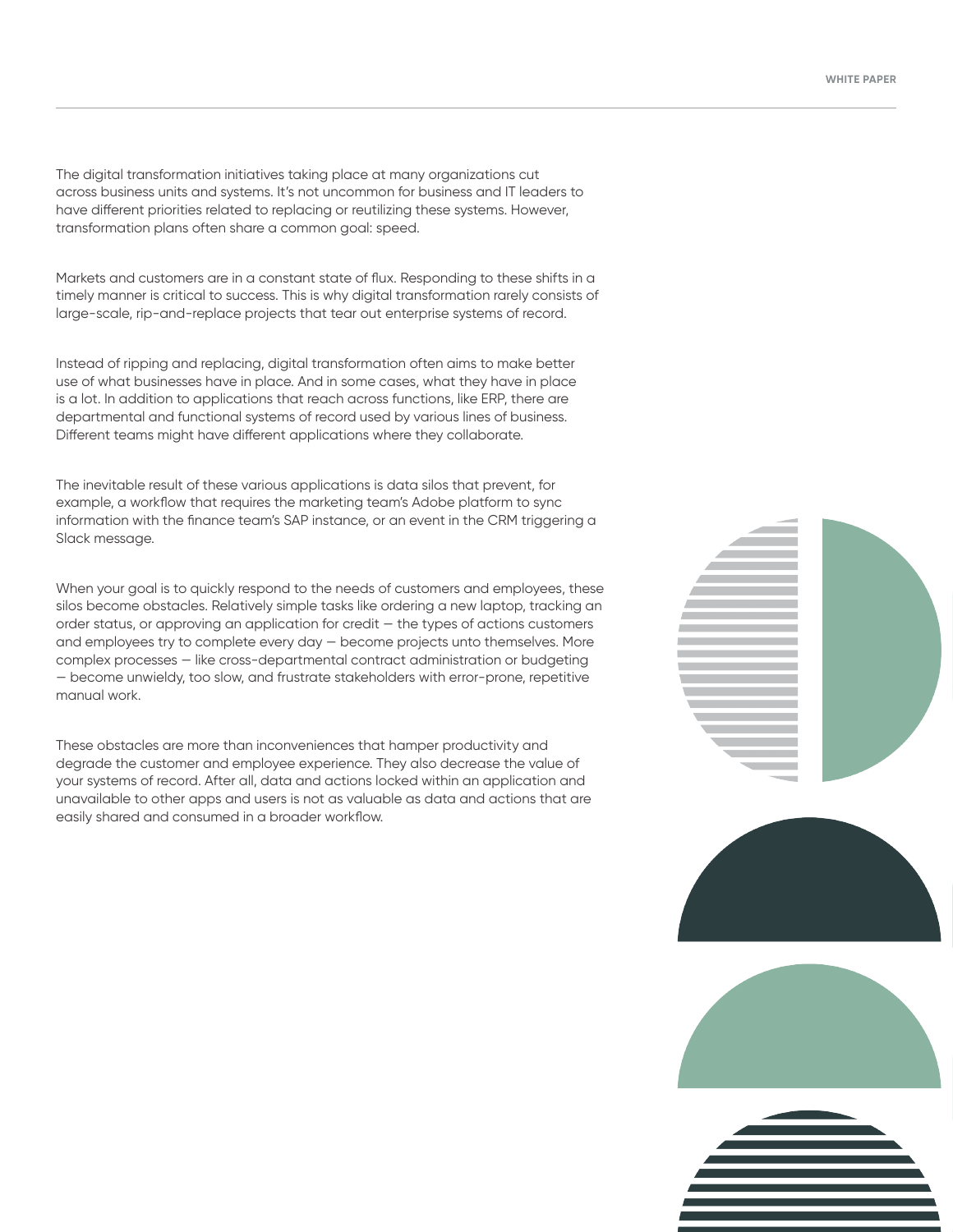## **Unlocking Data and Action with a System of Engagement**

Getting these systems to work together in an effective, seamless, simple, and efficient manner requires an engagement or action layer. This is the system that customers or employees use to engage with backend systems and complete the task at hand.

The system of engagement delivers a modern, easy-to-use, multichannel experience with all of the connections to backend applications invisible to the end user. It simply works for the users, who get the information they need or their request fulfilled without having to think about where the information or required actions reside.

Integration is what makes this possible. Unfortunately, integration has long been a sticking point for IT organizations. Some legacy systems weren't designed to communicate with other systems. As a result, just getting systems to connect becomes a key part of many transformation projects, often involving custom coding, middleware, APIs, and more, which increases cost, complexity, and time to value.

#### **Integration Hub Connects the Platform of Platforms**

As an enterprise system of engagement, the Now Platform from ServiceNow cuts across systems of record to create great user experiences. There's no need for ServiceNow users to rip and replace existing systems and lose the department or domain-specific benefits they deliver. Instead, the Now Platform serves as "the platform of platforms", connecting systems of record and team collaboration and productivity apps into frictionless end-to-end digital workflows.

This cross-system connectivity is achieved with Integration Hub, ServiceNow's lowcode integration feature. Native to all ServiceNow Workflows, Integration Hub reduces ServiceNow integration cost and complexity, connects workflows faster to third-party systems, and simplifies cross-enterprise automation.

Integration Hub delivers the following benefits for Now Platform owners and integration leaders in IT, customer service, human resources and other lines of business.

# 66

IT SIMPLY WORKS FOR THE USERS, WHO GET THE INFORMATION THEY NEED OR THEIR REQUEST FULFILLED WITHOUT HAVING TO THINK ABOUT WHERE THE INFORMATION OR REQUIRED ACTIONS RESIDE.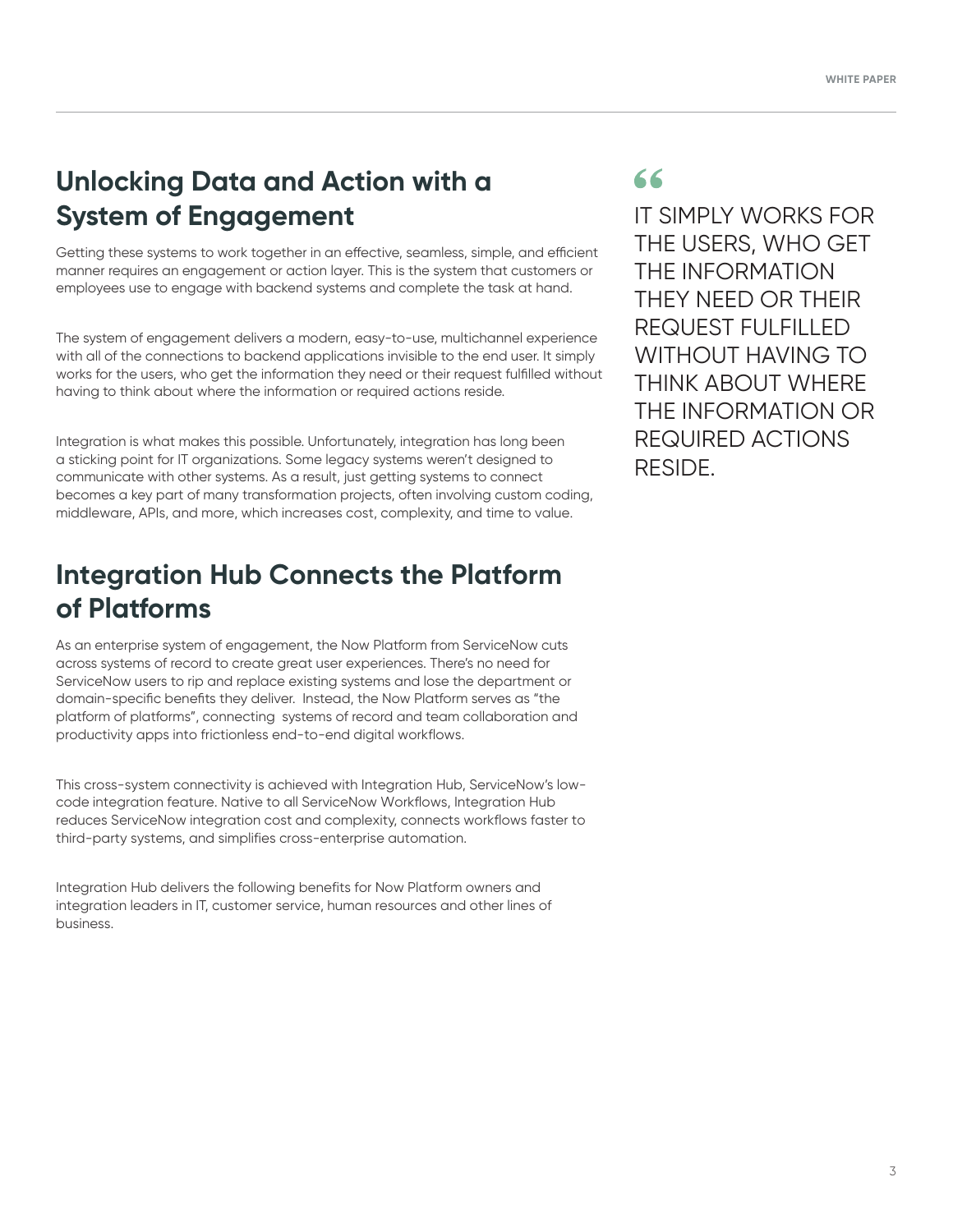## **Reduce ServiceNow Integration Cost and Complexity**

- Integration Hub is a native feature on the Now Platform. It is architected into all ServiceNow Workflows and is optimized for ServiceNow integration. In addition, Integration Hub offers pre-built connection spokes to hundreds of the most critical business systems such as SAP, Oracle, and Salesforce, supporting thousands of system actions out of the box. ServiceNow owns the development, maintenance, certification, and support for these spokes. This native in-platform architecture and prebuilt spokes greatly reduce the integration development, maintenance, and upgrade costs for ServiceNow, enabling customers to focus their investment on functionalities of their workflow integrations.
- Recognizing common integration patterns, Integration Hub has taken ServiceNow integration one step further with out-of-the-box integration solutions for IT service requests such as password reset, account unlocks, application and account access, and Office 365 group management with Active Directory, Microsoft SCCM, Okta, and AWS, Google, and Oracle IAM. These solutions are purpose-designed for ServiceNow Workflows, delivering end-to-end user experience seamlessly within ServiceNow Workflows. They completely eliminate the need for custom integrations for ServiceNow customers.
- Integration Hub, being an in-platform ServiceNow feature, uses the same technology as ServiceNow Workflows. Using Integration Hub does not require any other skill sets beyond ServiceNow. This, together with its low/no-code integration design experience and prebuilt templates, helps customers achieve greater integration ROI by eliminating dependency on specialized skills for ServiceNow integration.

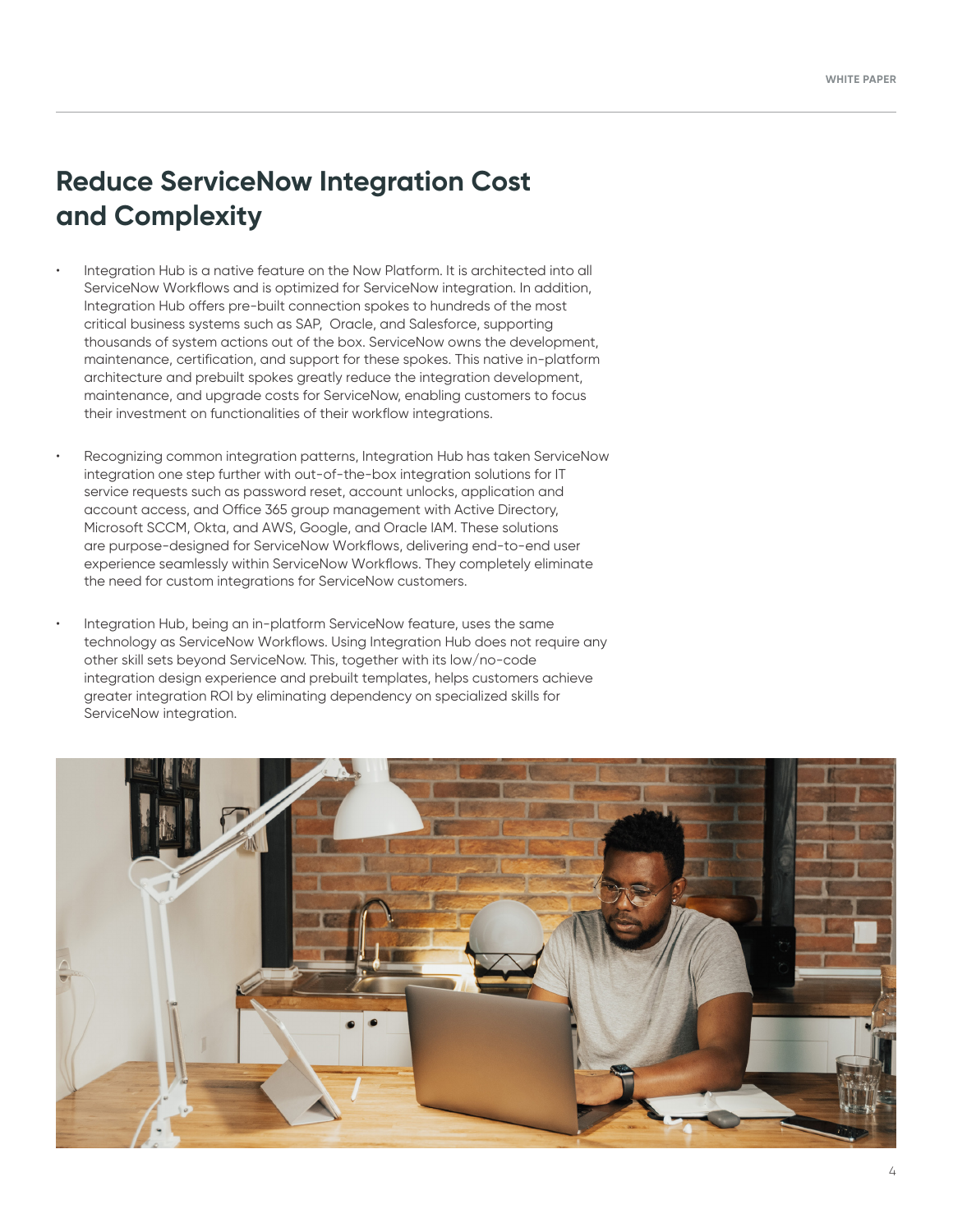## **Integrate Faster with Third-Party Systems**

- With Integration Hub spokes, ServiceNow has done all the API level heavy lifting for you, enabling low/no-code developers to simply add integration actions to flows in Flow Designer with clicks instead of code in seconds, in the exact same way as adding ServiceNow actions. In short, if you know how to use Flow Designer and ServiceNow actions, you know how to use Integration Hub. The no-code Connection Management Dashboard reduces what could be 100 clicks down to a mere handful to set up credentials and aliases with external systems, accelerating and simplifying connection management. Users can quickly and effortlessly transform data with codeless data transformations that speed data import and export management with complex object handling, codeless JSON and XML parsers, drag-and-drop data pills, and dynamic inputs and outputs.
- Integration flow templates are out-of-the-box automations of the most common integration patterns in categories like tasks, record sync, approvals, notifications, scheduling, assignments, and social media. They provide a guided setup to input template variables and the ability to select from a list of spokes within the template.
- Accelerate integration across siloed systems of record with no-code spokes for core systems like Oracle Financial Cloud, Oracle HCM Cloud, SAP ECC, S/4HANA, Ariba, Salesforce CRM, Workday HR and Financials, and Coupa.
- For any system that ServiceNow doesn't provide a spoke for yet, there's Action Designer, a low-code environment with the power of JavaScript, when needed, for creating custom spokes, including copy/edit to extend any ServiceNow spoke. Action Designer supports API introspection for dynamic inputs and outputs, data streaming, pre-built REST, SOAP, JDBC, SFTP, PowerShell, SSH action steps, action testing, and more to drive professional IT developer integration speed and re-usability.

## 66

THE NO-CODE **CONNECTION** MANAGEMENT DASHBOARD REDUCES WHAT COULD BE 100 CLICKS DOWN TO A MERE HANDFUL TO SET UP CREDENTIALS AND ALIASES WITH EXTERNAL SYSTEMS, ACCELERATING AND SIMPLIFYING **CONNECTION** MANAGEMENT.